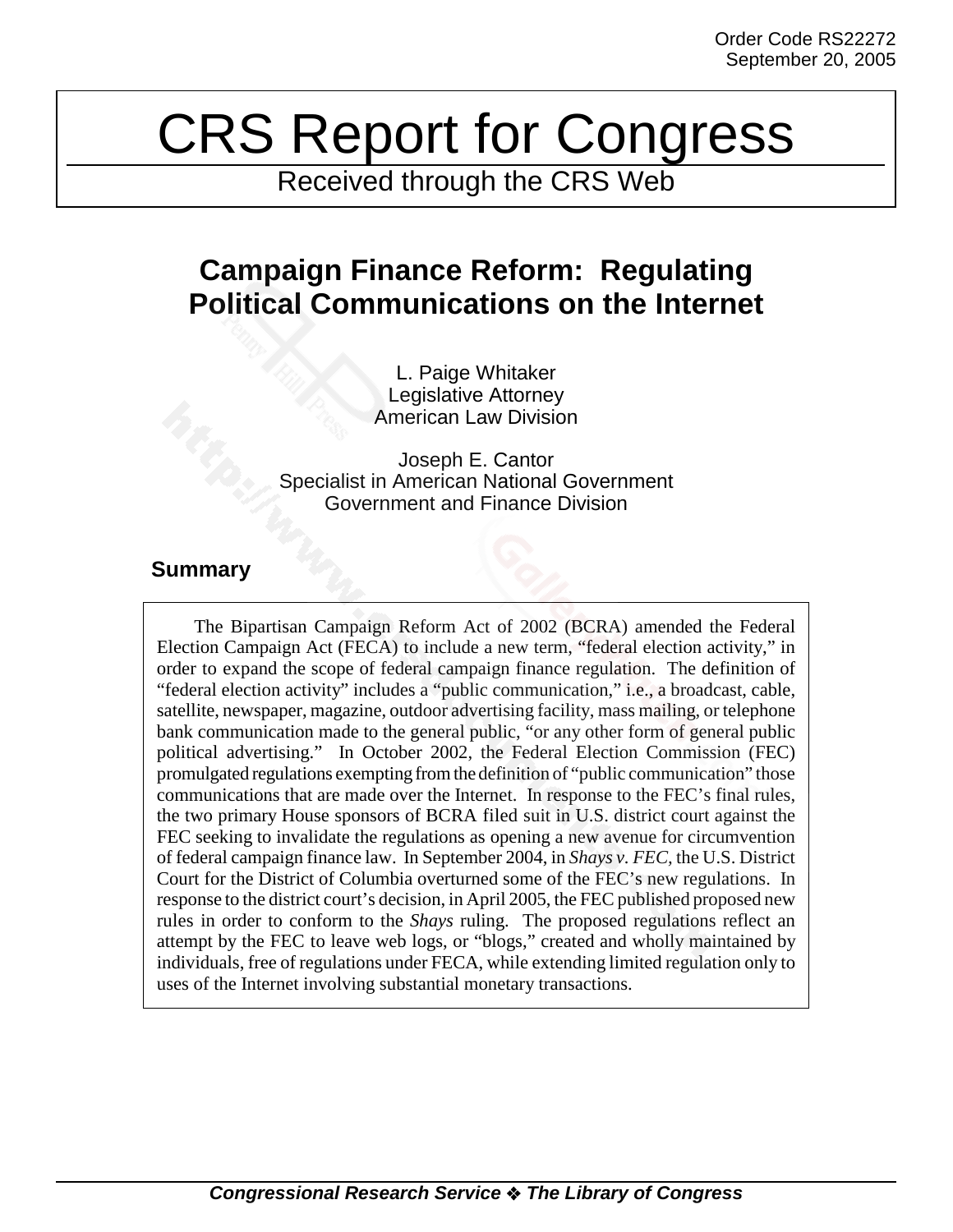#### **Background**

**The Bipartisan Campaign Reform Act.** The Bipartisan Campaign Reform Act of 2002 (BCRA)<sup>1</sup> amended the Federal Election Campaign Act (FECA)<sup>2</sup> to include a new term, "federal election activity," in order to expand the scope of federal campaign finance regulation. BCRA defines "federal election activity" to include (1) voter registration drives in the last 120 days of a federal election; (2) voter identification, get-out-the vote drives (GOTV), and generic activity in connection with an election in which a federal candidate is on the ballot; (3) "public communications" that refer to a clearly identified federal candidate and promote, support, attack, or oppose a candidate for that office (regardless of whether the communications expressly advocate a vote for or against); and (4) services by a state or local party employee who spends at least 25% of paid time in a month on activities in connection with a federal election.<sup>3</sup> BCRA further defines "public communication" as a broadcast, cable, satellite, newspaper, magazine, outdoor advertising facility, mass mailing, or telephone bank communication made to the general public, "or any other form of general public political advertising."4 Therefore, under BCRA, state, district, and local political parties can only use hard, regulated federal funds<sup>5</sup> to pay for certain types of "federal election activity."

In October 2002, the FEC promulgated regulations, at 11 C.F.R.  $\S$  100.26,<sup>6</sup> exempting from the definition of "public communication" those communications that are made over the Internet. In its explanation and justification of the final rule, the FEC stated:

The Internet is included in the list of exceptions in the final rules in section  $100.29(c)(1)$  because, in most instances, it is not a broadcast, cable, or satellite communication. BCRA's legislative history ... establishes Congress's intent to exclude communications over the Internet from the electioneering communication provisions. The Commission concludes that Congress did not seek to regulate the Internet in subtitle A of Title II of BCRA. The relatively few commenters who opposed the Internet exemption did not disagree with this conclusion; rather, they argued that as the Internet develops, aspects of it might come to be used in a manner like radio or television. To these commenters, this potential evolution of the Internet calls for a more precise approach and makes the exemption as proposed too broad a treatment of this issue. The Commission has decided to include the exemption in the final rules, rather than attempt to craft a regulation that responds to unknown, future developments.7

4 2 U.S.C. § 431(22).

<sup>5</sup> Regulated "federal funds," also known as "hard money," are funds that are subject to the limitations, prohibitions, and reporting requirements of FECA. *See* 11 CFR § 300.2(k).

<sup>6</sup> "The term public communication shall not include communications over the Internet." 11 CFR § 100.26 (2005).

<sup>7</sup> Electioneering Communications, 67 Fed. Reg. 65,190 (2002).

 $1$  P.L. 107-155 (2002).

<sup>2</sup> 2 U.S.C. § 431 *et seq.*

<sup>3</sup> 2 U.S.C. § 431(20).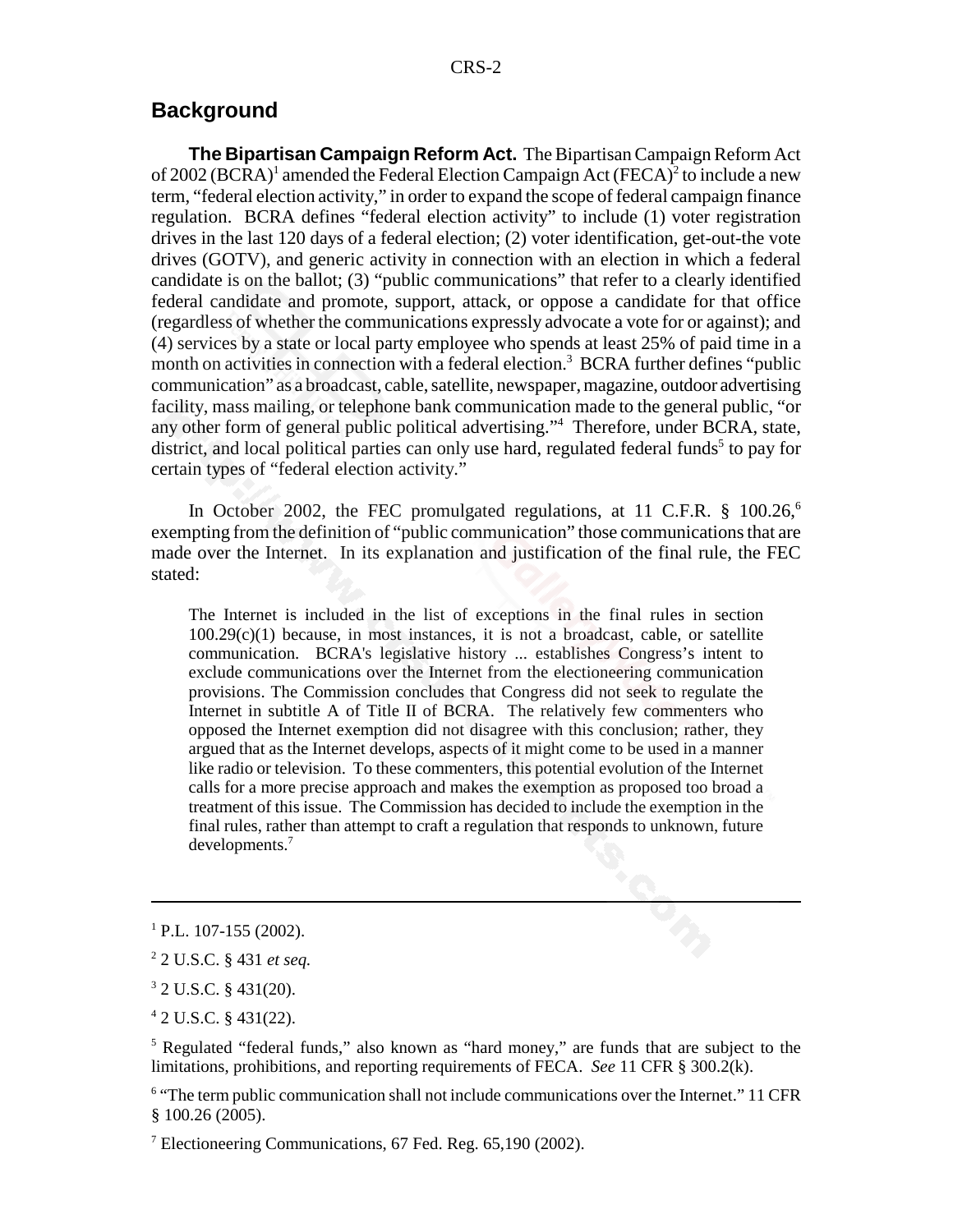**Shays v. FEC.** In response to the FEC's final rules, the two primary sponsors of BCRA in the House of Representatives, Congressmen Shays and Meehan, filed suit in U.S. district court against the FEC. In seeking to invalidate the regulations, the plaintiffs argued, *inter alia,* that by not regulating Internet activities, the FEC is opening a new avenue for circumvention of federal campaign finance law, contrary to Congress's intent in enacting BCRA. In September 2004, in *Shays v. FEC*,<sup>8</sup> the U.S. District Court for the District of Columbia agreed with the BCRA sponsors and overturned some of the FEC's new regulations.

The *Shays* court held that excluding all Internet communications from the FEC rule defining "public communication," at 11 CFR § 100.26, was inconsistent with Congress's use of the phrase, "or any other form of general public political advertising," in the BCRA definition of "public communication." Further, the court found that the FEC had failed to provide legislative history that would persuade the court to ignore the plain meaning of the statute.<sup>9</sup> While not all Internet communications fall within the phrase, "any other form of general public political advertising," the court observed that "some clearly do."10 However, the court left it to the FEC to determine precisely what constitutes "general public political advertising" in the context of the Internet.<sup>11</sup> Furthermore, while the court specifically upheld the definition of "generic campaign activity" as a "public communication," it found that the 2002 Notice of Proposed Rulemaking (NPRM) failed to provide adequate notice to the public, under the Administrative Procedure Act (APA), that the FEC might establish such a definition. As the court noted, it could not "fathom how an interested party 'could have anticipated the final rulemaking from the draft rule."<sup>12</sup>

The *Shays* court also found that the FEC rule exempting Internet communications from the definition of "public communications" meant that no matter how closely such communications are coordinated with political parties or candidate campaigns, they cannot be considered "coordinated communications" and hence, subject to FECA regulation. As the court observed, it has long been a tenet of campaign finance law that, in order to prevent circumvention of regulation, FECA treats expenditures that are made "in cooperation, consultation, or concert, with or at the suggestion of a candidate" as a contribution to such candidate.<sup>13</sup> According to the court, the exclusion of Internet communications from coordinated communications contrasts with prior FEC rules and was contrary to Congress's intent in enacting the statute.<sup>14</sup> The court remanded the case for further action consistent with its decision.<sup>15</sup>

<sup>8</sup> 337 F. Supp. 2d 28 (D.D.C. 2004), *aff'd,* No. 04-5352, 2005 WL 1653053 (D.C. Cir. July 15, 2005).

<sup>9</sup> *Id.* at 69.

<sup>10</sup> *Id.* at 67.

 $11$  *Id.* at 70.

<sup>12</sup> *Id.* at 112.

<sup>13</sup> *Id.* at 62, *quoting* McConnell v. FEC, 124 S. Ct. 619, 705 (2003).

 $^{14}$  *Id.* at 65.

<sup>15</sup> *Id.*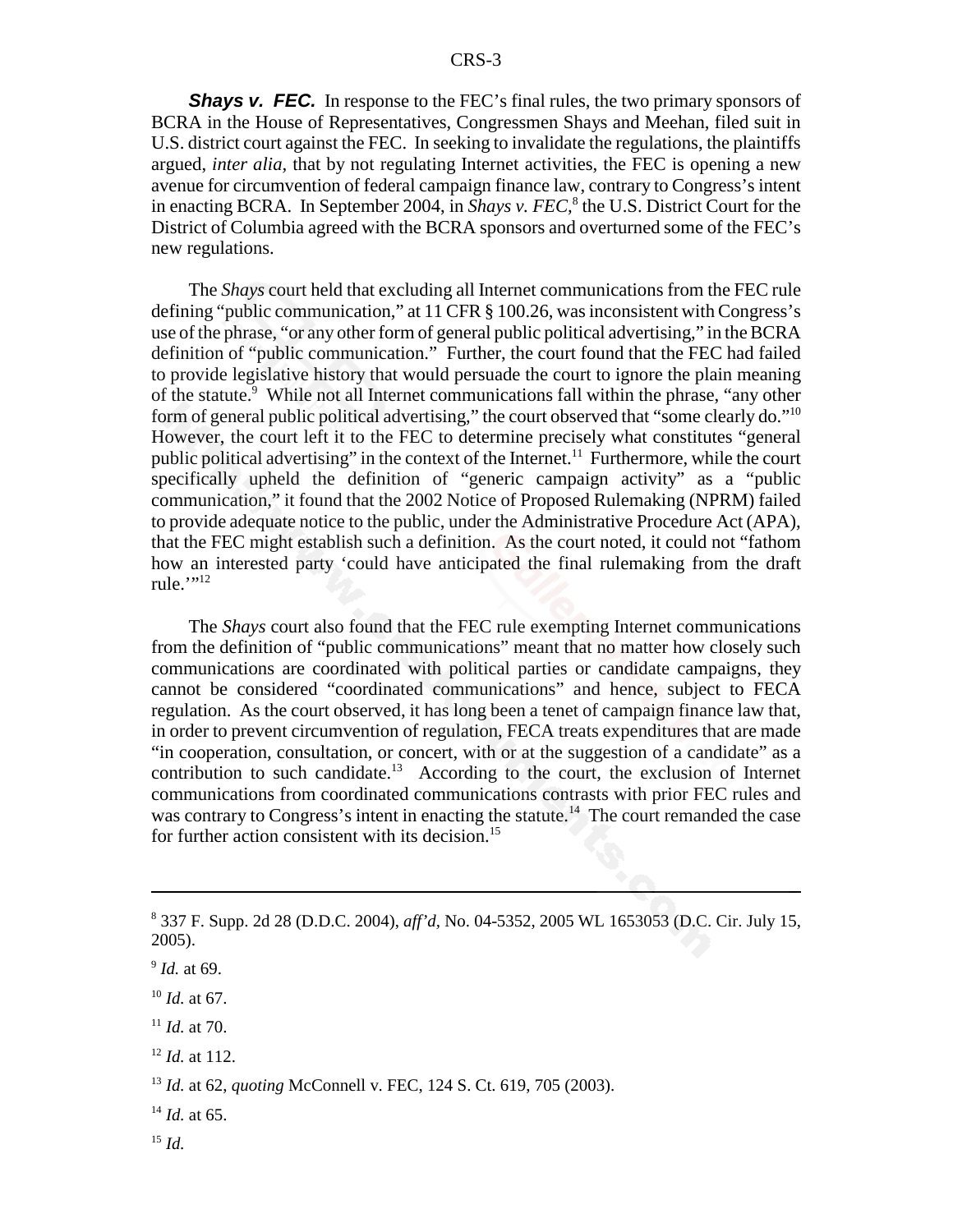#### **FEC Internet Rulemaking**

In response to the district court's decision, on April 4, 2005, the FEC published a NPRM seeking comment on its proposal to amend the definition of "public communication" to conform to the *Shays v. FEC* ruling.<sup>16</sup> The comment period closed on June 3, 2005, and a public hearing was held June 28 and 29, 2005. It is anticipated that once the FEC promulgates its final regulations, perhaps at the end of this year, many of the new regulations are likely to be once again challenged in court, by supporters of BCRA if they are perceived as too lax, and by free speech advocates if they are viewed as too burdensome on political speech.

In its NPRM, the FEC requested comments on proposed rules to include paid advertisements on the Internet in the definition of "public communication." In addition, the FEC sought comment on the related definition of "generic campaign activity," on proposed changes to the disclaimer regulations, and on proposed exceptions to the definitions of "contribution" and "expenditure" for certain Internet activities and communications that would qualify as individual volunteer activity or that would qualify for the "press exemption." According to the FEC, the proposed rules are intended to ensure that political committees properly finance and disclose their Internet communications, without impeding individual citizens from using the Internet to speak freely regarding candidates and elections.

**Summary of Proposed Requlations.** Specifically, the proposed regulations reflect an attempt by the FEC to leave web logs, or "blogs," created and wholly maintained by individuals, free of regulations under FECA, while extending limited regulation only to uses of the Internet involving substantial monetary transactions. As a still evolving technology, the Internet poses many challenges for those regulating in this area, not least of which is how to place a financial value on Internet communications. As stated in its NPRM:

The Commission's proposed rule attempts to strike a balance between provisions of the Act that regulate "general public political advertising" and significant public policy considerations that encourage the Internet as a forum for free or low-cost speech and open information exchange. $17$ 

Key issues addressed in the proposed FEC regulations include:

- ! *Definition of "public communication"* the new regulations would amend the definition of "public communication" in 11 C.F.R. §100.26, to include paid Internet ads placed on another individual's or entity's website, as a form of "general public political advertising";
- ! *State and local party committees* while state and local party committees must use entirely federal funds (i.e., regulated, hard money) to pay for public communications that support, oppose, attack, or promote federal candidates, the new regulations would continue FEC

 $16$  Internet Communications, 70 Fed. Reg. 16,967 (2005).

<sup>17</sup> *Id.,* at 16,969.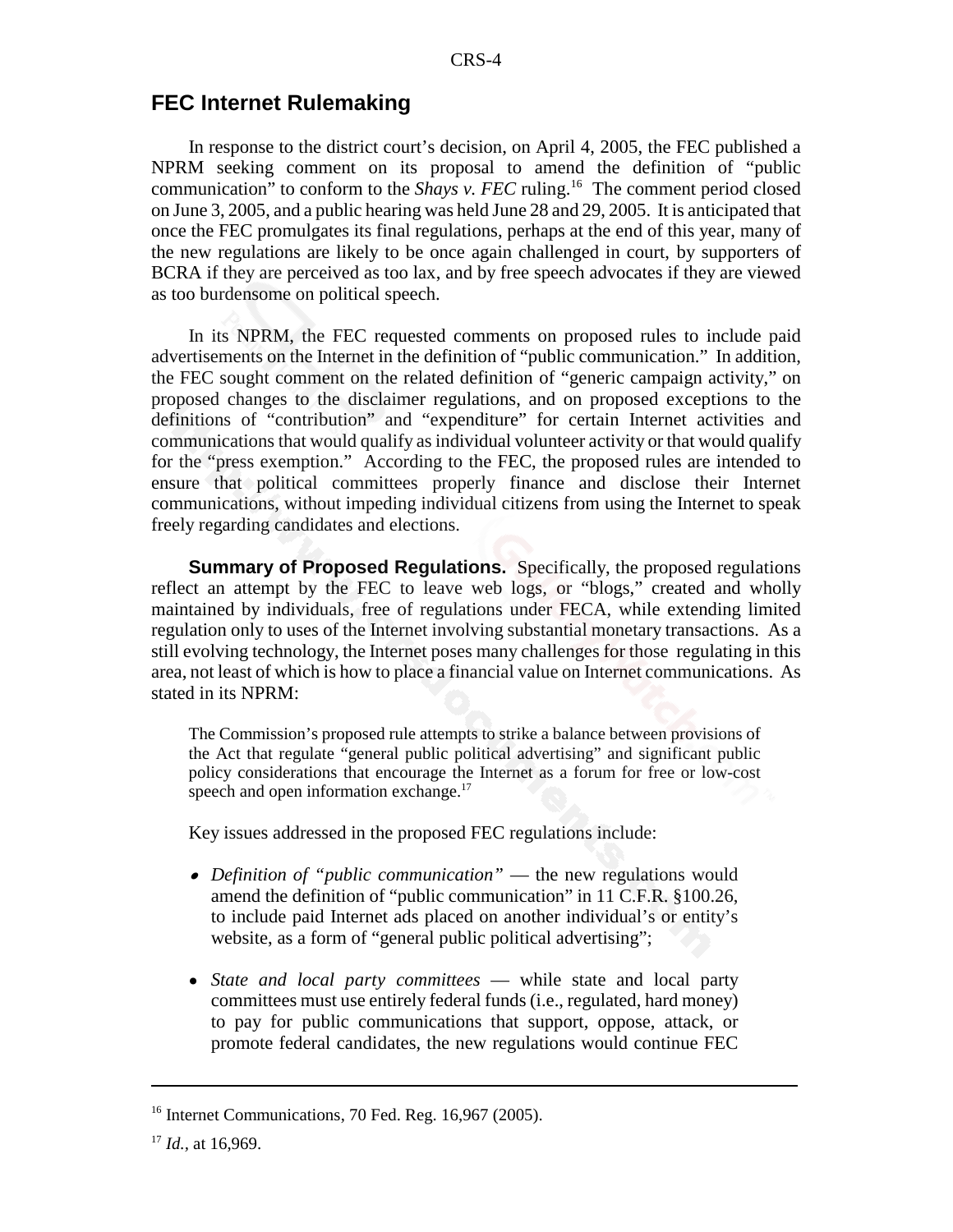policy of allowing them to make reference to federal candidates on their websites without triggering a total federalization of the process;

- ! *Disclaimer requirements* current rules for disclaimers (statements of attribution) apply to any public communication, which in this context includes more than 500 substantially similar, unsolicited e-mails sent within a 30-day period. The new regulation would narrow the scope of this requirement to apply only to e-mail addresses acquired through a commercial transaction. Furthermore, as the changed definition of "public communication" (above), disclaimers would be required on paid Internet ads placed on another individual's or entity's website;
- *Bloggers paid by candidates* the new regulations would leave intact the policy of requiring payments to bloggers by candidates to be disclosed on candidates' disclosure statements only, with no disclaimers of such required on blog sites;
- ! *Coordinated communications* the FEC is not proposing any change to 11 CFR §109.21 at this time, dealing with coordinated communications, but by changing the definition of "public communication" to include some Internet activity, the proposed regulations would have an impact in this area. Thus, Internet ads placed on the website of another person or entity for a fee and coordinated with a candidate or party committee would be considered "coordinated communications" and thus in-kind contributions to the candidate or committee; in turn, the costs would be subject to contribution limits and source prohibitions of FECA;
- *Media exemption* current law generally exempts news stories, commentaries, and editorials distributed through broadcasters, newspapers, and periodicals from being considered "expenditures" under FECA. The FEC is considering whether to extend this exemption to media activities that occur over the Internet, such as activities by bloggers. However, the proposed rules do not go this far, as some have proposed, and merely clarify that any media activities now covered by the media exemption would continue to be exempt when transmitted over the Internet; and
- ! *Exceptions for individual or volunteer activity on the Internet* proposed rules would exclude from regulation, under the definitions of "contribution" and "expenditure," an uncompensated individual acting independently or as a volunteer by using computer equipment or Internet services in order to influence a federal election.

#### **Congressional Activity**

The subject of communications over the Internet was not addressed during the  $107<sup>th</sup>$ Congress's consideration of BCRA in 2001 and 2002, when the law was enacted. However, the subject was raised in debate on a previous version of what became BCRA during House consideration of H.R. 417 (Shays-Meehan) in the 106<sup>th</sup> Congress. An